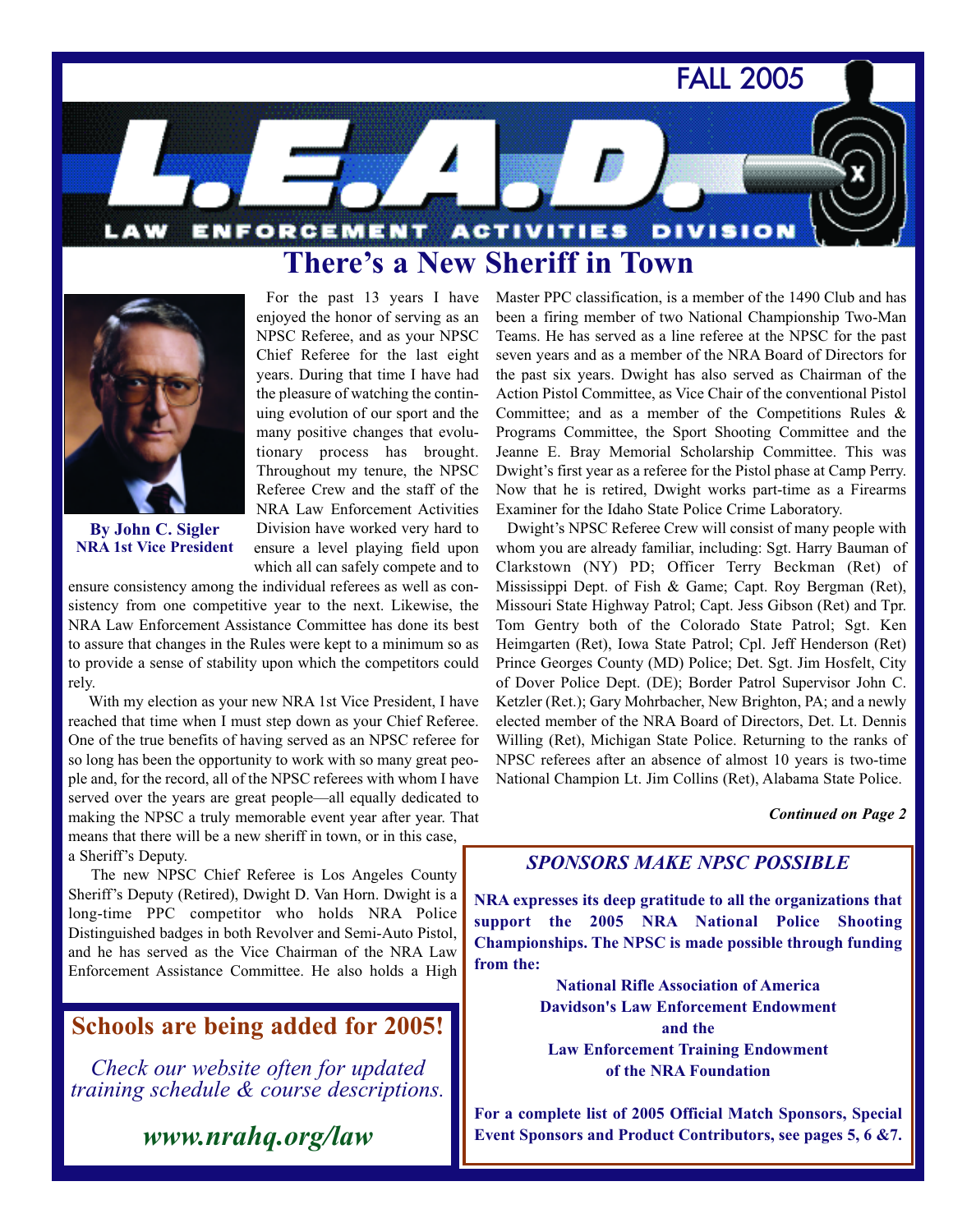#### *Continued from Page 1*

All of these individuals have years of competitive shooting experience. Most are "Distinguished" in one or more disciplines, all are instructors and all have years of experience as national-level referees, either at the NPSC, Camp Perry, or both. As in the past, the NRA is indeed fortunate to have the services of this fine group of officials to assist in the making of another safe year at Jackson.

Other staffing changes for the 2005 NPSC include the retirement of John Grubar as Match Director and the transfer of Sgt. Larry Mead (Ret), Columbus PD (OH) from Tower Talker to NPSC Match Director. Many of you will remember Larry as the very first NPSC Champion in 1962.

Replacing Larry Mead in The Tower will be Officer Carl Rattay (Ret.), Washington, D.C. Metro Police, who will join Boone County (MO) Deputy John Gordon (Ret.), who is returning to the NPSC again this year.

Finally, the Protest Committee will have a new look as well. While Lt. Col. Mitch McNeece (Ret), Mississippi Highway Patrol, will be returning once again to serve on the Protest Committee, he will be joined by long-time competitive shooter and instructor Special Agent Bill Vanderpool (Ret), FBI, and I will assume a new role, that of Protest Committee Chairman.

With your help, 2005 should be a very successful and very safe year for the NPSC. I hope that you will all give Dwight Van Horn and his NPSC Referee Crew the respect, cooperation and assistance they so richly deserve as they take on the truly daunting task of making the 2005 National Police Shooting Championships a huge success.

**I look forward to seeing you all in Jackson, MS, at the 2005 National Police Shooting Championships on September 10th through September 16th. And, please remember –** *Think Safety First***!**

## **HR-218 Update:**

### **Glimmers of light through a haze of confusion**

#### **By Christopher A. Conte, NRA/Institute for Legislative Counsel**

This article picks up from the last LEAD newsletter, wherein we laid out the broad problems and looked at possible solutions to implementing the Law Enforcement Officers Safety Act (LEOSA) also known as "HR-218" codified at 18 U.S.C. 926B and 926C. This article looks more closely at what is happening in different

parts of the country on core issues. It is not a thorough review but a "compare and contrast," as one of the biggest problems with implementation is getting a grip on how other jurisdictions are dealing with the law.

#### **Statewide Standards and Administration**

Last issue we discussed how HR-218 was built on the presumption that statewide standards and integrated administrative policies already existed when they did not.

Many states ignored key language in the law and set about creating unnecessarily cumbersome administrative standards. Others took a closer look and are *starting* to move to more realistic policies. There are issues of definition and application that may never be fully worked out — but they are frankly of less than secondary importance. The three practical things all officers should concern themselves with are: Qualification Standards, Documentation Standards, and Implementation Standards. These three need to be focused on if for no other reason than to keep counsel, politicians and administrative types from doing further damage.

#### **Qualification Standards**

The only reference for standards in handling a firearm for active duty officers are found at 926B(c)(4): "meets standards, *if any*, established *by the agency* which require the employee to regularly qualify in the use of a firearm" (emphasis added). For retired officers the requirements are set forth at  $926C(c)(5)$ : "...during the most recent 12-month period, has met, at the expense of the individual, *the State's* standards for training and qualification for active law enforcement officers to carry firearms" (emphasis added).

Many states are taking this as an opportunity to create standards that exceed civilian permit standards in their own state. As discussed previously, HR-218 only applies when you are out of your jurisdiction or retired — when you are a *civilian*.

For comparison, a civilian carry permit issued by the state of Florida is currently honored in 28 states with no negative impact on public safety. The fundamental concept behind HR-218 is that

**"NRA is committed to a clear, simple and broad implementation of HR-218 and continues to work toward that goal."**

law enforcement, active or honorably retired, will conduct themselves as well if not better than untrained civilians, and untrained civilians are in fact doing quite well.

A number of states appear to be moving toward either an "active service off duty" course of fire or adoption of civilian concealed carry permits as their "official standard." This is not only perfectly legit-

imate; it is the smart thing to do.

#### **Documentation Standards**

The only reference to documentation for active law enforcement is found at 926B (d): "The identification required by this subsection is the photographic identification issued by the governmental agency for which the individual is employed as a law enforcement officer." Active duty officers have no requirement to document compliance with any of the law's prerequisites.

There is a separate documentation requirement for retired officers at  $926C(\overline{d})(2)$  B: "...a certification issued by the State in which the individual resides that indicates that the individual has, not less recently than one year before the date the individual is carrying the concealed firearm, been tested *or otherwise found* by the State to meet the standards established by the State for training and qualification for active law enforcement officers to carry a firearm of the same type as the concealed firearm." (Emphasis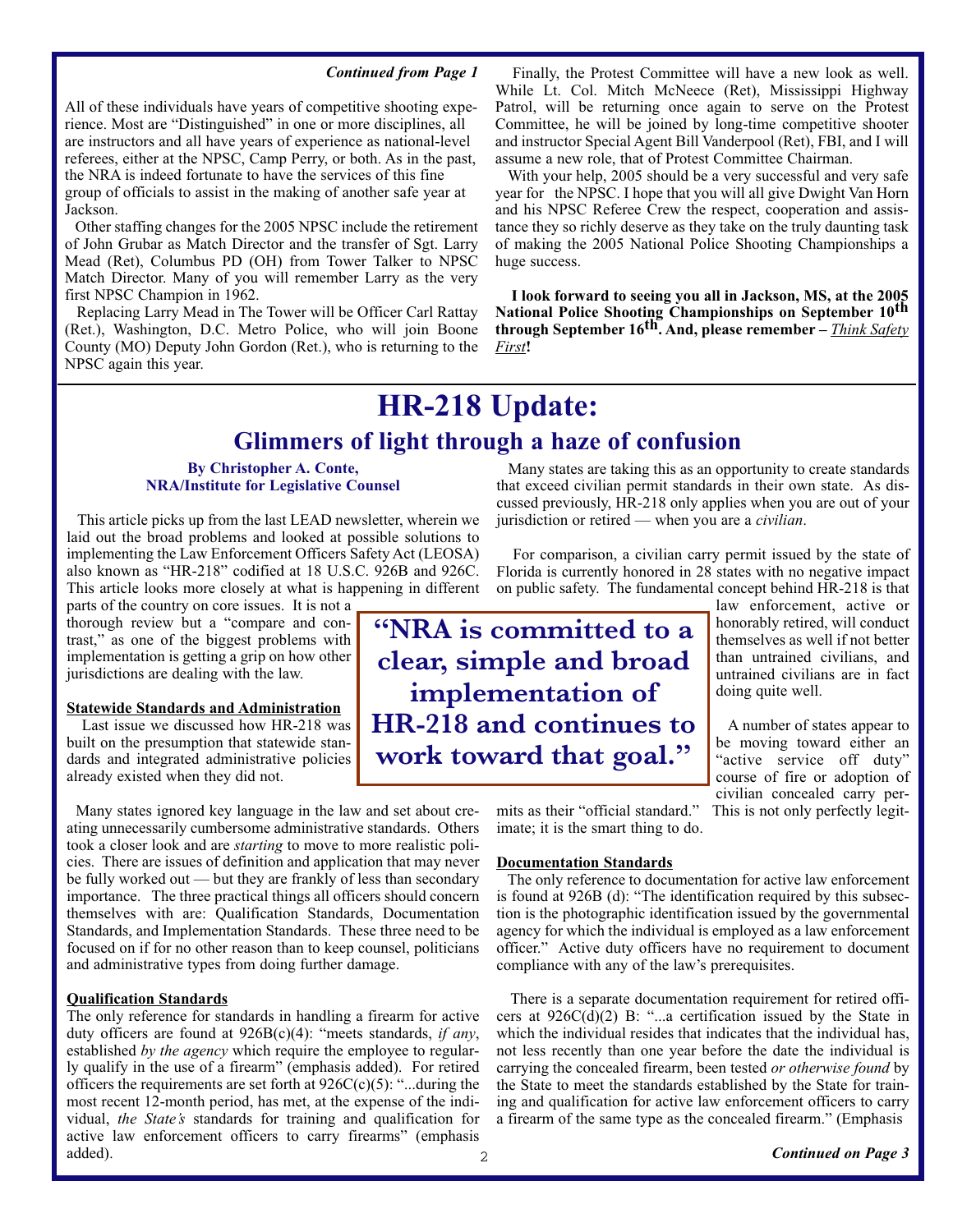#### *Contiued from Page 2*

added). Read together with training requirements for active and retired officers, the retired officer need only carry documentation issued by the state indicating he or she is *in compliance*. This brings the "if any" clause from the active duty standard into the retired standard. Retired officers have no requirement to document compliance with any of the law's other prerequisites.

On January 31, 2005 the U.S. Attorney General gave guidance to federal law enforcement on this point: "...the Department considers a current, valid "U.S. Government Employee" photographic identification card or a Department-issued credential to constitute "the photographic identification issued by the governmental agency for which the individual is employed as a law enforcement officer." Note the federal identification standard expressly accepts current existing identification and does not even require identification as a law enforcement officer

#### **Implementation Standards**

As addressed previously, this is where most jurisdictions have

failed to adequately provide guidance. Remember, as a federal preemption HR-218 gives a statutorily created right to qualified officers and retirees, the violation of which can be grounds for a civil rights action.

One policy worth singling out comes from Honolulu, Hawaii. When an individual who is not doing anything for which they would otherwise be taken into custody is found in possession of a handgun and produces out of state law enforcement identification, the local officer is to copy the identification information, file a miscellaneous incident report and not detain the individual further. Following these simple rules, the officer is in no way prevented from detaining or arresting a real suspect. They can monitor the visitor's presence unobtrusively and they are insulated against suit for wrongful detainer.

NRA is committed to a clear, simple and broad implementation of HR-218 and continues to work toward that goal. Look for more specific details and examples in the next newsletter.

### **REFEREE CORNER: A New Match & A New Rule**



#### **By Dwight Van Horn NPSC Chief Referee**

Hello and welcome to my first "Referee's Corner" article. It is an honor to be your Chief Referee at the National Police Shooting Championships and to be able to continue the long friendships that started with my very first NPSC at Jackson in 1977, through the Des Moines years and back to Jackson.

This will be my seventh year as a referee;

prior to that I was shooting. I would like to thank NRA 1<sup>st</sup> Vice President John Sigler for having the confidence to choose me for this position. Thanks also to the rest of the referee crew who are all coming back to help make your NPSC an enjoyable experience. Over the years we have strived to work as a team and be consistent so that everyone competes on a level playing field. I hope you agree that's the case. Many thanks are also due to the crew of the Law Enforcement Activities Division for putting on a superb National Championship. Rest assured their planning for the 2006 NPSC has already started.

#### **THE NEW MATCH**

Over the years we have tried to add some fun side matches to the NPSC, the most successful being the X-Team Challenge. This year we are adding the NPSC Speed Eliminator Event match that involves shooting on multiple targets, bullseye targets. It is a single elimination event that will be shot at the 3, 5, 7, 15 and 25 yard lines. The 2005 NPSC Program and entry form will have a complete description of the course of fire, firearm and ammo. Check your program and sign up early; only the first 33 competitors from each classification will get to shoot the match.

#### **THE NEW RULE**

Having served on the NRA Law Enforcement Committee since 1988 and as Past President and a former longtime member of the Board of Directors of the California Police Pistol Association, it seems that both groups spent a lot of time dealing with the problem of "sandbagging." It seems that no matter what rules exist or are enacted some enterprising individual(s) will still find a way to circumvent them. The "success" gained by "sandbagging" always comes at the expense of a fellow competitor and in our sport, that fellow competitor is a brother or sister law enforcement officer. Off the range, we rally around our fellow officers to make sure no one does them harm or takes advantage of them. Shouldn't we at least do the same between the 7 and 50 yard lines? We have enacted a new rule for the NPSC this year. Let's say you show up at the NPSC with a Marksman classification. You shoot your first 1500 and you shoot a Master Score. You will immediately be reclassified to Expert, and will shoot all remaining NPSC matches in the Expert Class. Because this is an NPSC rule only, please look for the exact wording of this new rule in your NPSC Program.

#### **SCORING**

It seems that every year at NPSC there are some avoidable problems in the scoring pits that unnecessarily cost shooters the points they are entitled to. Here are some useful tips:

\* Never sign your scorecard until you are sure the number of hits is correct.

\* Never make an erasure mark on a scorecard. If someone has made an erasure mark on your scorecard bring this to the attention of a referee immediately!

\* If one of the scoring officers in the pits places a plug in your target and you still do not agree with the decision of the scorer, make sure the plug remains in the target until scored by a referee. Holes will *not* be replugged.

I'll look forward to seeing you in Jackson. If there is anything that I, or any of your referees can do for you, please don't hesitate to ask us. Our job is to make sure that you have a safe, enjoyable match.

**For NPSC information, visit: www.nrahq.org/law/competitions/npsc/npsc.asp**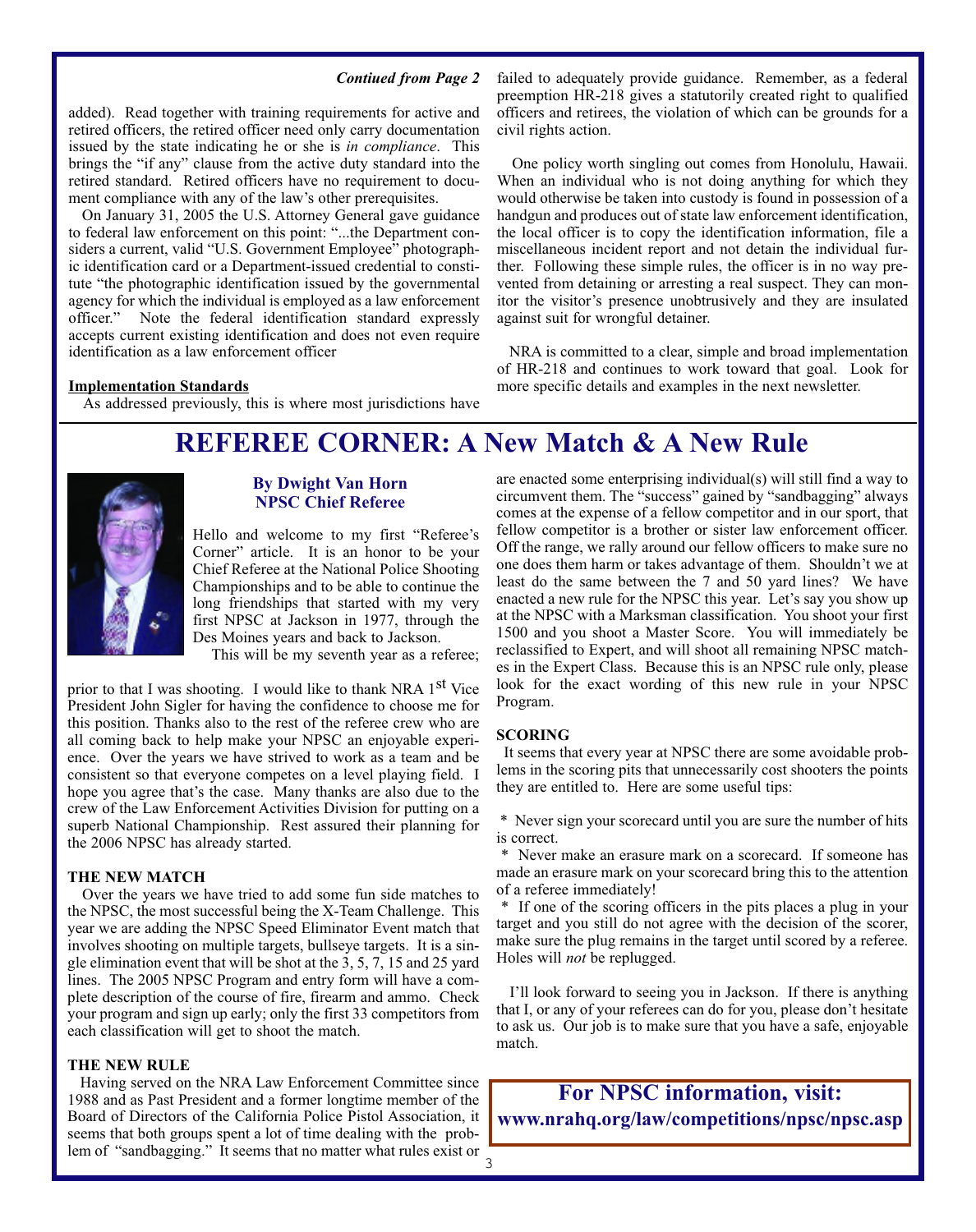### **Two Dozen Officers Earn Distinguished Badges**

The NRA Distinguished Revolver and Semi-Automatic Pistol programs are similar to the Distinguished Program operated by the Corporation for the Promotion of Rifle Practice and Firearms Safety (Civilian Marksmanship Program). NRA Distinguished Matches are conducted at both the Regional and National levels of competition where officers compete to earn a

total of 30 points to obtain the Distinguished rating.

These matches are service-oriented in that the firearms and ammunition requirements are more stringent than in normal competition. The following officers earned their Distinguished Badges during the 2004-2005 shooting season.

### **Revolver**



*Badge*

- #707- Jack Bender Boeing Security
- #708 Slade Moore Jackson Police Dept.
- #709 -Danny Farley El Dorado Police Dept.
- #710 Sam Conway Federal Law Enforcement Training Center

*Distinguished Revolver* #711 - Richard Shene - Detroit Police Dept.

- #712 Sammy Lovelace Texas Dept. of Public Safety
- #713 Nicholas Pappas Chicago Police Dept.
- #714 Jeff Jirak Muscatine Police Dept.
- #715 Eric Lehenbauer Norman Police Dept.
- #716 Jeff Morrison United States Border Patrol
- #717 John Warner, III St. Louis Metro Police Dept.
- #718 James Hogg Wackenhut Services
- #719 Don Savage Federal Law Enforcement Training Center

### **Semi-Automatic Pistol**

- #228 Matt Weber Fort Worth Police Dept.
- #229 Allen Boskey Houston Police Dept.
- #230 Blake Green Norman Police Dept.
- #231 Michael Alt Maryland State Police
- #232 Richard Shene Detroit Police Dept.
- #233 John Warner, III St. Louis Metro Police Dept.
- #234 Joseph Arnold Illinois Dept. of Corrections
- #235 David Senko Immigration, Customs and Enforcement
- #236 Harold Nicholson Norman Police Dept.
- #237 Sammy Lovelace Texas Dept. of Public Safety
- #238 Jeff Jirak Muscatine Police Dept.
- #239 James Hogg Wackenhut Services
- #240 Kevin Worrell U.S. Border Patrol

# **National Records**

National Records may be tied or broken during NRA Outdoor Registered PPC Tournaments. Records must be submitted to NRA by the tournament sponsor on the appropriate reporting form. If you have tied or broken a PPC National Record and have not received recognition for it, please contact Patty Zollman at (703) 267-1632 or pzollman@nrahq.org for assistance.

| <b>Revolver, Match #1: Standing Without Support Position at</b> |  |  |  |  |
|-----------------------------------------------------------------|--|--|--|--|
|-----------------------------------------------------------------|--|--|--|--|

| 7 and 15 Yards (Perfect score: 240-24X) |         |         |
|-----------------------------------------|---------|---------|
| Mike Rallings                           | 240-24X | 8/7/04  |
| Mark Wiltsey                            | 240-24X | 9/12/04 |
| Ron Maksout                             | 240-24X | 9/12/04 |
| Jim Loveland                            | 240-24X | 9/20/04 |
| Phil Strader                            | 240-24X | 9/20/04 |
| Rene Dominguez                          | 240-24X | 5/16/05 |

| <b>Revolver, Match #4: 24 Shots, Standing Without Support</b> |         |         |  |
|---------------------------------------------------------------|---------|---------|--|
| at 25 Yards ( <i>Perfect score: 240-24X</i> )                 |         |         |  |
| John Pride                                                    | 240-24X | 6/11/05 |  |

**Semi-Automatic Pistol, Match #8: Standing Without Support Position at 7 and 15 Yards** *(Perfect score: 240-24X)* Mark Owensby 240-24X 9/22/04

**Semi-Automatic Pistol, Match #9: 18 Shots, Kneeling and Standing at 25 Yards** *(Perfect score: 180-18X)* Jerry Eason 180-18X 6/26/04

**Semi-Automatic Pistol 4-Officer Team: NRA National Police Course** *(Perfect score 2400-240X)* U. S. Border Patrol 2382-155X 6/10/05

*Distinguished Semi Automatic Badge*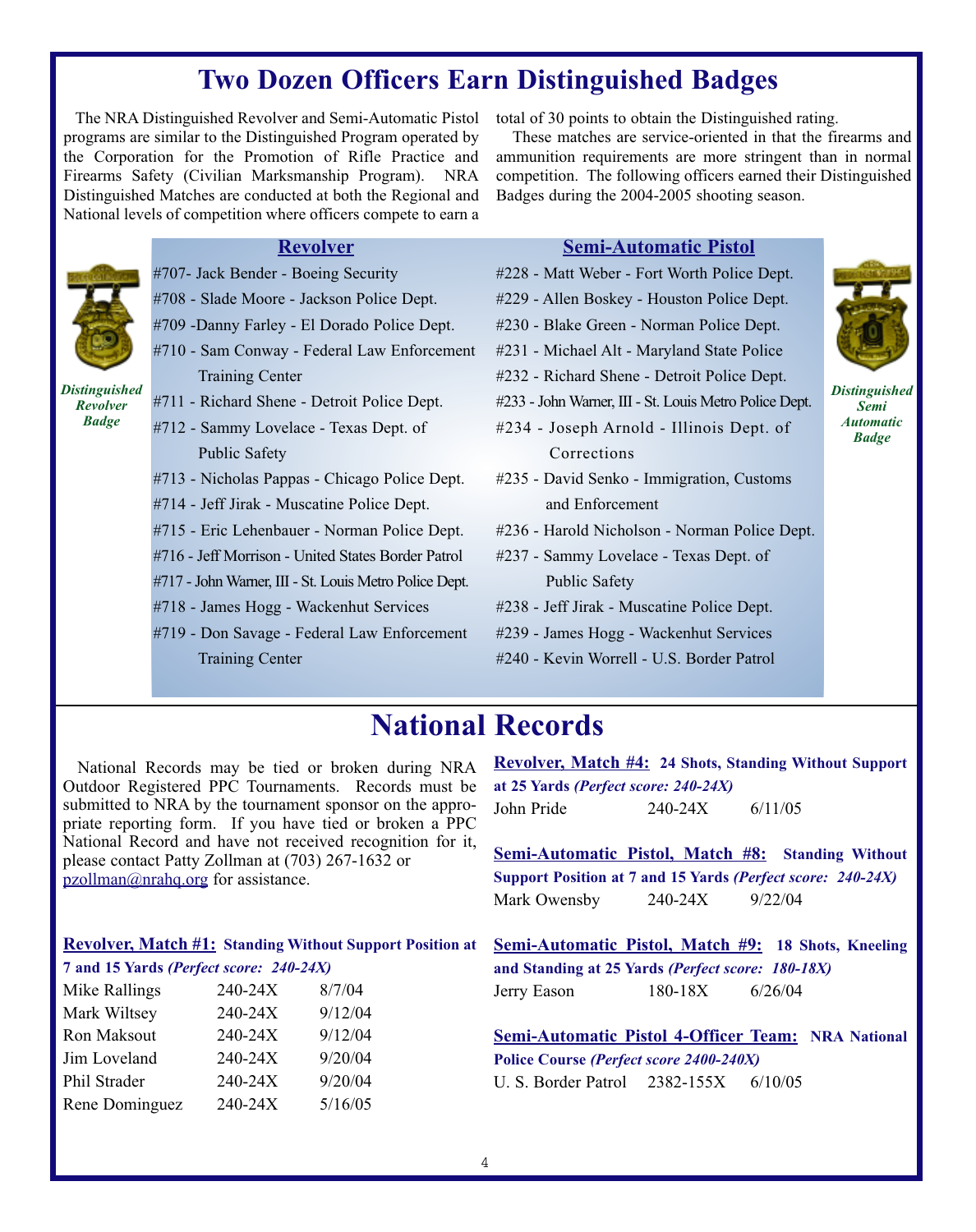# **2004 NRA Police State Team Postal Match Results**

This program began in 1992. A state's Postal Team is comprised of the top six competitor scores as shot at their State Championship. A competitor must reside in the state whose team he/she is a member of. At the end of the year, the highest scoring State Postal Team is announced. Each state team

participant receives an engraved pin and brassard to recognize their participation. The winning team receives the NRA Police Pistol Combat State Team Medal, which is engraved. Results from the 2004 NRA Police Pistol Combat State Team Postal Match follow:

| <b>Place</b><br><b>Team</b>                                                                      | <b>Score</b> |                    |                                                           |           |
|--------------------------------------------------------------------------------------------------|--------------|--------------------|-----------------------------------------------------------|-----------|
|                                                                                                  |              | 6 <sup>th</sup>    | <b>Oklahoma Law Enf. Shooter's Assn.</b>                  | 8883-504X |
| 1 <sup>st</sup><br><b>California Police Pistol Assn.</b>                                         | 8967-668X    |                    |                                                           |           |
| John Pride - Los Angeles Police Department                                                       |              | 7 <sup>th</sup>    | Michigan Police Combat Pistol Assn. 8860-503X             |           |
| Robert Barnes - Los Angeles Police Department                                                    |              |                    |                                                           |           |
| Robert Vadasz - United States Border Patrol                                                      |              | <b>gth</b>         | <b>New York Police Combat Assn.</b>                       | 8842-494X |
| Brian Hauptmann - Long Beach Police Department                                                   |              | <b>9th</b>         |                                                           |           |
| Marc Cobb - Long Beach Police Department                                                         |              |                    | <b>Tennessee Police Combat Assn.</b>                      | 8836-497X |
| Jerry Eason - Sacramento County Sheriff's Office                                                 |              | 10 <sup>th</sup>   | <b>Seattle Police Athletic Assn.</b>                      | 8816-461X |
| 2 <sub>nd</sub><br>Mississippi Police Marksman Assn.                                             | 8923-592X    |                    |                                                           |           |
| Philip Hemphill - Mississippi Highway Patrol                                                     |              | $11$ <sup>th</sup> | Virginia Police Revolver Assn.                            | 8781-465X |
| Pat Cronin - Mississippi Highway Patrol                                                          |              |                    |                                                           |           |
| Dan Rawlinson — Mississippi Highway Patrol                                                       |              | $12$ <sup>th</sup> | <b>Iowa Police Combat League</b>                          | 8765-407X |
| John Hillhouse - Mississippi Highway Patrol                                                      |              |                    |                                                           |           |
| Jock Smith – Mississippi Department of Conservation                                              |              | 13 <sup>th</sup>   | <b>Maryland Police Combat Assn.</b>                       | 8750-410X |
| Carl Hall – Mississippi Department of Corrections                                                |              |                    |                                                           |           |
|                                                                                                  |              | $14$ <sup>th</sup> | <b>Idaho Police Revolver Assn.</b>                        | 8703      |
| $3^{\rm rd}$<br><b>Georgia Police Marksmanship League</b>                                        | 8907-551X    | 15 <sup>th</sup>   |                                                           |           |
| John Farley - Georgia State Patrol                                                               |              |                    | <b>El Dorado Police Pistol Team</b>                       | 8435-293X |
| Bruce Robinson - Columbus Georgia Police<br>Sam Conway - Federal Law Enforcement Training Center |              | 16 <sup>th</sup>   | Pennsylvania Police Combat Assn.                          | 7274-331X |
| Bob Burnett - Federal Law Enforcement Training Center                                            |              |                    |                                                           |           |
| Truman Carter - Federal Law Enforcement Training Center                                          |              | 17 <sup>th</sup>   | <b>Rhode Island Police Pistol Combat League 5948-121X</b> |           |
| Don Savage - Federal Law Enforcement Training Center                                             |              |                    |                                                           |           |
|                                                                                                  |              | 18 <sup>th</sup>   | Rocky Mountain Plains PPC Shooters (NM) 5818-273X         |           |
| 4 <sup>th</sup><br><b>South Carolina Police Combat League</b>                                    | 8894-547X    |                    |                                                           |           |
|                                                                                                  |              | 19 <sup>th</sup>   | <b>Rocky Mountain Plains PPC Shooters (CO) 4391-235X</b>  |           |

**5th Texas Dept. of Public Safety Pistol Team 8886-510X**

## **2005 NPSC Sponsors**

### **2005 NPSC Official Match Sponsors**

**Benelli U.S.A. Beretta U.S.A. FNH USA, Inc. Glock, Inc. Jackson Police Department Otis Technology Remington Arms Company Rock River Arms Sentry Group Sigarms, Inc. Smith & Wesson Springfield Armory Sturm, Ruger & Company**

**2005 NPSC Special Event Sponsors Beretta U.S.A. Bob Jones Gunsmithing Edison Walthall Hotel First Choice Body Armor FNH USA Glock, Inc. Heckler & Koch, Inc. Remington Arms Company Robert Marvel Custom Rock River Arms Smith & Wesson STI International Timpko Custom Gunsmith United Cutlery**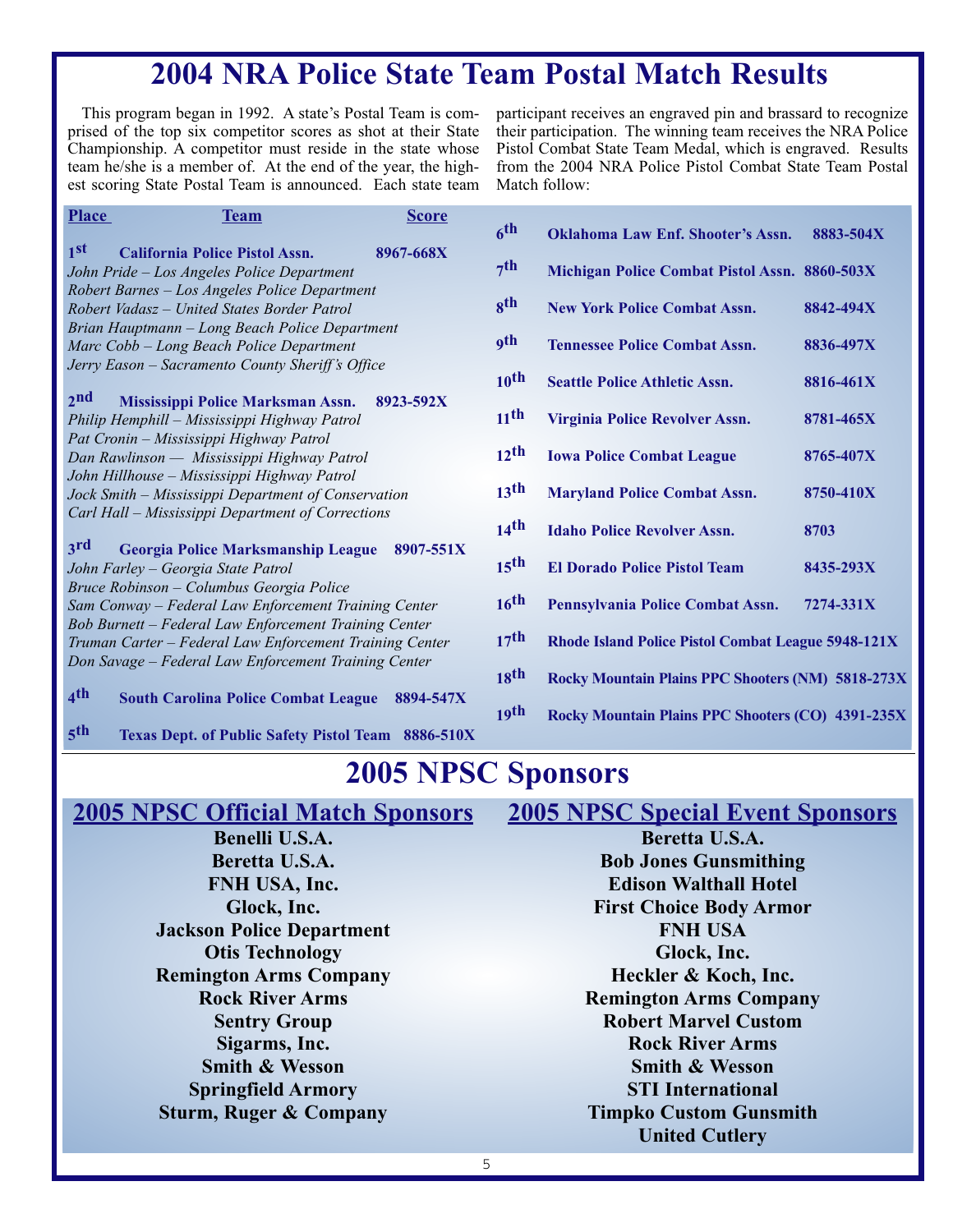# **2005 NPSC Product Contributors**

**5.11 Tactical Series Action Shooting Supply Action Target Alabama Police Pistol Assoc. Alabama State Rifle & Pistol Association Allen Company Alpen Optics American Association of State Troopers Anderson Munitions Aristocrat Products Armor Accessories Armor Holdings ATK Ammunition & Related Products Atlanta Arms and Ammunition Bar-Sto Precision Machine Benelli USA Beretta USA Bianchi International Birchwood Casey Blackhawk Industries Bob Jones Gunsmithing Bounty Hunter Metal Detectors Break-Free B-Square Bushnell Sports Optics Worldwide CamelBak Products, Inc. City of Jackson Parks and Rec. Cobra Enterprises, Inc. Collector's Armory, Ltd. Craig's Firearms Crimson Trace Lasergrips Danner, Inc. Delaware State Sportsmen's Association**

**DeSantis Holster and Leather Goods Don Hume Leathergoods E.A.R., Inc./Insta-Mold Falcon Industries First Choice Armor & Equip. Florida Police Combat League FNH USA Fredendall Enterprises Gator USA Georgia Police Marksmanship League Glock Gould & Goodrich Grenada Gold -N- Gun Hansen Eagle Eye Head Lite Heckler & Koch Henry Repeating Arms, Co. Hornady Manufacturing Co. Illinois State Rifle Association Indiana State Rifle & Pistol Assoc., Inc. Ka-Bar Knives Kahr Arms Kel-Tec CNC Industries, Inc. Kestrel Pocket Weather Meters Kleen-Bore Kowa Optimed, Inc. Larry's Guns Inc. Leapers, Inc. Loon Lake Decoy Company Maryland Police Combat Association Metro Jackson Convention & Visitors Bureau MeproLight Night Sights Michael's of Oregon Michigan Ammo Company Mil-Comm Products Company Militec, Inc. Millitt Sights Mississippi Police Supply National Sheriff's Association**

**Nikon, Inc. North American Arms, Inc. Otis Technology Pager Pal, Inc. Para-Ordnance Manufacturing, Inc. Police and Security News (Days Communications) Police Magazine/Bobit Publish. Police Marksman Precision Delta Pro-Shot Products RCBS Operations Remington Arms Company Ring's Manufacturing Robert Marvel's Custom Rock River Arms Rockwood Corporation ROCO Firearms Technology LLC Savage Range Systems Sentry Group Sigarms, Inc. Silincio/Safety Direct Slip 2000 Smith & Wesson South Carolina Police Pistol League Southern Belle Brass Springfield Armory Spyderco, Inc. STI International Streamlight Sturm, Ruger & Company Tac-Force Texas Department of Public Safety Timpko Custom Gunsmith Trijicon, Inc. United Cutlery U.S. Target Technologies Virginia Police Revolver Assoc. XS Sight Systems**

### **Notice To NRA Match Sponsors**

Your club received a letter from the NRA General Counsel's office regarding the use of NRA Official Targets Competition seal, be used in NRA sanctioned competitions. for sanctioned NRA tournaments. This letter does

not alter target exclusions listed under rule 4.1 in NRA Official Rulebooks.

The following letter was mailed to all clubs which sponsor NRA sanctioned tournaments as a reminder to abide by Section 4, paragraph 4.1, Official Targets:

*In a 2004 competition, it was discovered that several matches had been shot using targets not licensed by NRA and which did not have the Official Competition target seal. Rule 4.1, for all shooting disciplines governed by the NRA, requires that only targets printed by NRA*

*licensed manufacturers, bearing the NRA Official* 

**Zero Bullets**

*As a result, NRA refused to record scores fired on the unauthorized targets.* 

Be advised that NRA will not record scores fired on targets which are not printed by a licensed manufacturer and which do not contain the Official Competition target seal. Further, regardless of the seal, NRA will not recognize scores fired on targets purchased from

Speedwell Corporation after Dec. 31, 2004. Call (703) 267- 1256 if you have any questions.

NONE OFFICIAL<br>WITHOUT THIS SEAL OFFICIAI **COMPETITION**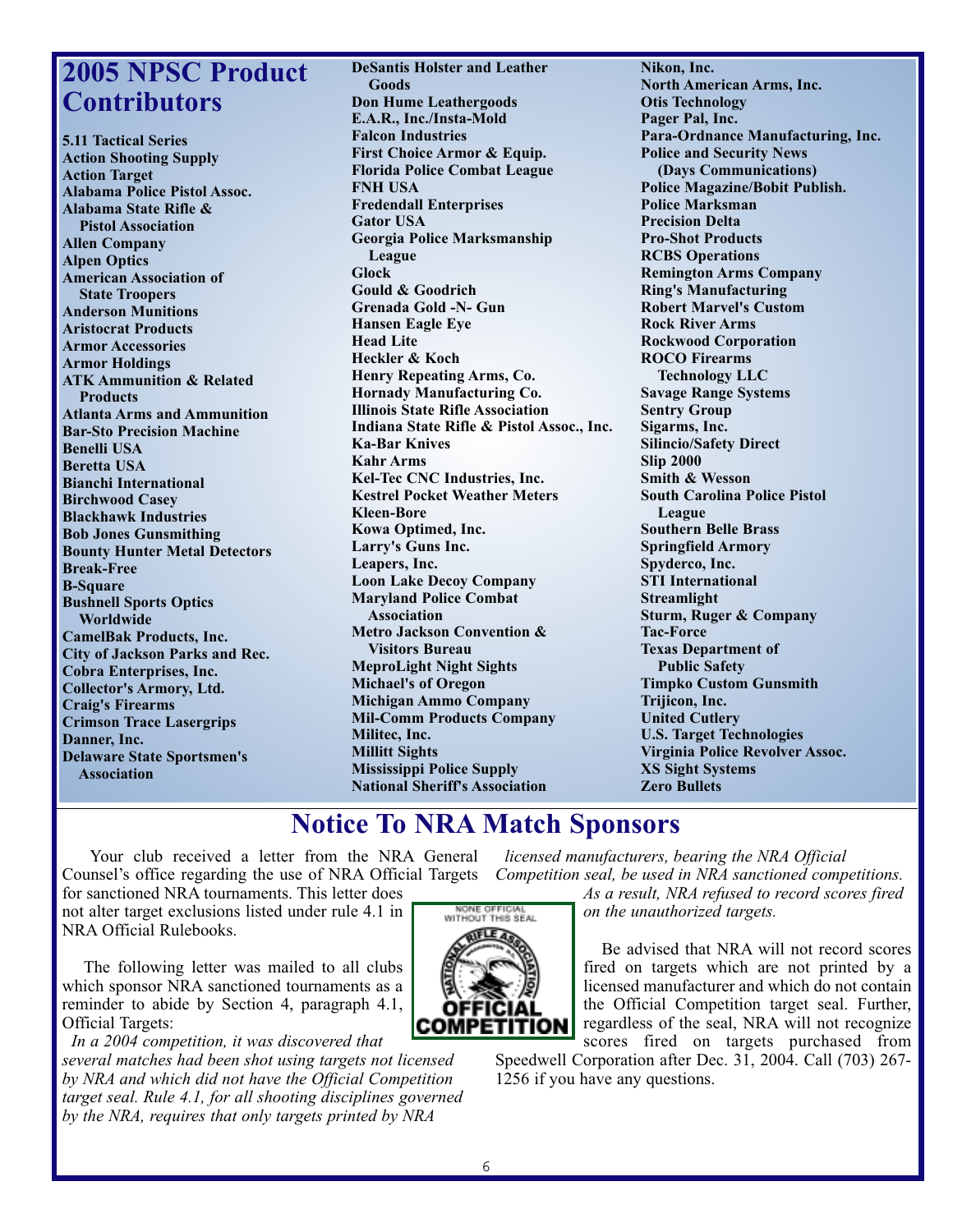# **2005 PPC Statistics**

NRA has special programs for law enforcement officers acknowledging excellence in competitive shooting. This newsletter includes listings of officers who have excelled in Police Pistol Combat during 2005 and the later part of 2004. Apologies go out to those officers who may have been omitted due to unreported tournaments or printing deadlines.

### **Regional Results**

| <b>Location:</b>                     | Memphis, TN                                 |
|--------------------------------------|---------------------------------------------|
| Date:                                | April 21-23, 2005                           |
| 1 <sup>st</sup> Place:               | <b>Mark Owensby</b>                         |
| 2nd Place:                           | <b>Rene Dominguez</b>                       |
| 3rd Place:                           | <b>Sam Conway</b>                           |
|                                      |                                             |
| <b>Location:</b>                     | Charleston, SC                              |
| Date:                                | May 6-7, 2005                               |
| 1 <sup>st</sup> Place:               | <b>Jack Ragsdale</b>                        |
| 2nd Place:                           | John Kilgore                                |
| 3rd Place:                           | <b>James Hogg</b>                           |
|                                      |                                             |
| <b>Location:</b>                     | El Dorado, AR                               |
| Date:                                | May 20-21, 2005                             |
| 1 <sup>st</sup> Place:               | Philip Hemphill                             |
| 2nd Place:                           | Dan Rawlinson                               |
| $3rd$ Place:                         | <b>David Venables</b>                       |
|                                      |                                             |
|                                      |                                             |
| <b>Location:</b>                     | Boise, ID                                   |
| Date:                                | June 4, 2005                                |
| 1 <sup>st</sup> Place:               | <b>Jerry Eason</b>                          |
| 2nd Place:                           | <b>Alan Culbertson</b>                      |
| 3rd Place:                           | <b>Gary Crane</b>                           |
|                                      |                                             |
| <b>Location:</b>                     | Florence, TX                                |
| Date:                                | June 8-9, 2005                              |
| 1 <sup>st</sup> Place:               | Clay Tippit                                 |
|                                      | 2nd Place: Robert Vadasz                    |
|                                      | 3rd Place: Rene Dominguez                   |
| <b>Location:</b>                     | Savannah, GA                                |
| Date:                                | June 17-18                                  |
|                                      |                                             |
| 1 <sup>st</sup> Place:<br>3rd Place: | Philip Hemphill<br>2nd Place: Jack Ragsdale |

# **2005 Tournament Sponsors**

We would like to thank the following departments, organizations and pistol teams for hosting NRA Sanctioned Police Pistol Combat Tournaments during the 2005 shooting season. *We greatly appreciate all the hard work and effort put into conducting these events and look forward to working with each of you again next year!*

**Alabama Police Pistol Association Association of New Jersey Rifle and Pistol Clubs Bridge and Tunnel Police Combat League California Police Pistol Association City of Tulsa Security Dallas Police Pistol Team Delaware Law Enforcement Marksmanship Association El Dorado Police Pistol Team Fairfield Sportsmen's Association Florida Police Combat League Fort Worth Police Pistol Team Georgia Police Marksmanship League Glendale Police Department Hanford Patrol Pistol Team Hole in the Wall Idaho Police Revolver League Illinois State Rifle Association Iowa Association of Chiefs of Police Iowa Department of Corrections Shooting Team Iowa Police Combat League Lebanon County Police Combat Pistol Club Lincoln Police Department Louisiana Police Marksman Association Maryland Police Combat Association Memphis Police Pistol Team Mississippi Police Marksman's Association New York Police Combat Association New York Police Department Pistol Team North Carolina Police Combat Pistol League Pennsylvania Police Combat Association Piedmont Sportsman Club Pioneer Gun Club Raleigh County Sheriff's Department Rocky Mountain/Great Plains PPC Shooters Rhode Island Police Pistol Combat League Seattle Police Athletic Association South Carolina Police Combat League Spokane Police Combat Pistol Club Tenafly Rifle and Pistol Club Tennessee Police Pistol Association Texas Department of Public Safety Texas Department of Public Safety Pistol Team Vermont Police Pistol Combat League Virginia Police Marksmanship Association**